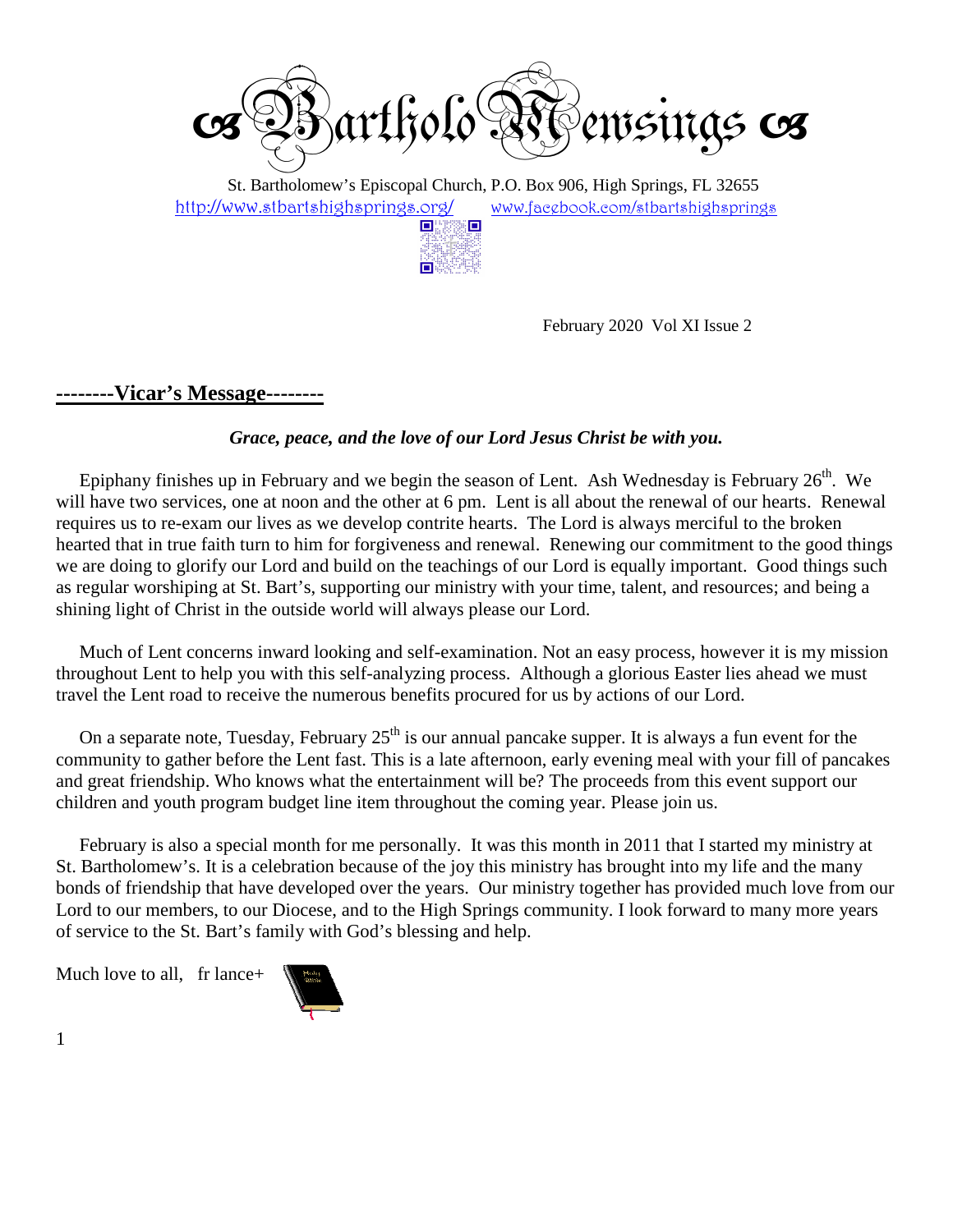**Editor's Note**

. We hope you are enjoying the Newsletter and we welcome your comments and suggestions. **Deadline for next issue is February 26th. This is the LAST possible day to get articles in!!!!** Contact: Annette Jones - (386) 454-8585 pgrscoot97@aol.com

In this newsletter you will find verses from the Bible on love:

*Whoever does not love does not know God, because God is love.* 

~1 John 4:8 | NIV



 In February 2011 God in his wisdom and unfailing love brought Fr. Lance to St. Bartholomew's. God knows our needs and I believe he sent the right person for the job. As I mentioned during the Christmas Eve Service, I pray Fr. Lance will continue to guide us throughout this decade. We appreciate and love you and Beth for all you do for our "Big" Little Church. We have much to be thankful for.

February brings the annual meeting of the congregation. This includes a review of the financial condition of the church and discussion of upcoming issues/projects facing the church. A budget has been prepared with the best estimates we have as far as anticipated income and expenses. Heads up - we have a very tight budget. However, I have seen the generosity and love in this church throughout the years and know our needs will be met, but we do need to be attentive to the situation. I hope each of you will take the time to review the budget.

February is a month when love is in the forefront. Again, St. Bart's demonstrates a great capacity for love. Our food pantry provides meals for many in the community at Thanksgiving as well as throughout the year for those stopping by the church in need of assistance. We recently provided food for a woman just moving into her new apartment and needing some help for herself and young daughter. She was grateful for the food as well as a copy of Forward Day by Day for spiritual nourishment. I am thankful we are able to provide this blessing to those in need, but noticed the Pantry is somewhat depleted after the Thanksgiving baskets. I would ask you to consider picking up an extra food item while you are shopping (BOGO is a good opportunity for this) so we can keep the pantry well stocked for the community and parishioners that may be in need.



Wishing each of you a Happy Valentine's Day.

"Above all, clothe yourselves with love, which binds everything together in perfect

harmony. And let the peace of Christ rule in your hearts, to which indeed you were called in the one body. And be thankful" (Colossians 3:14-15 NRSV)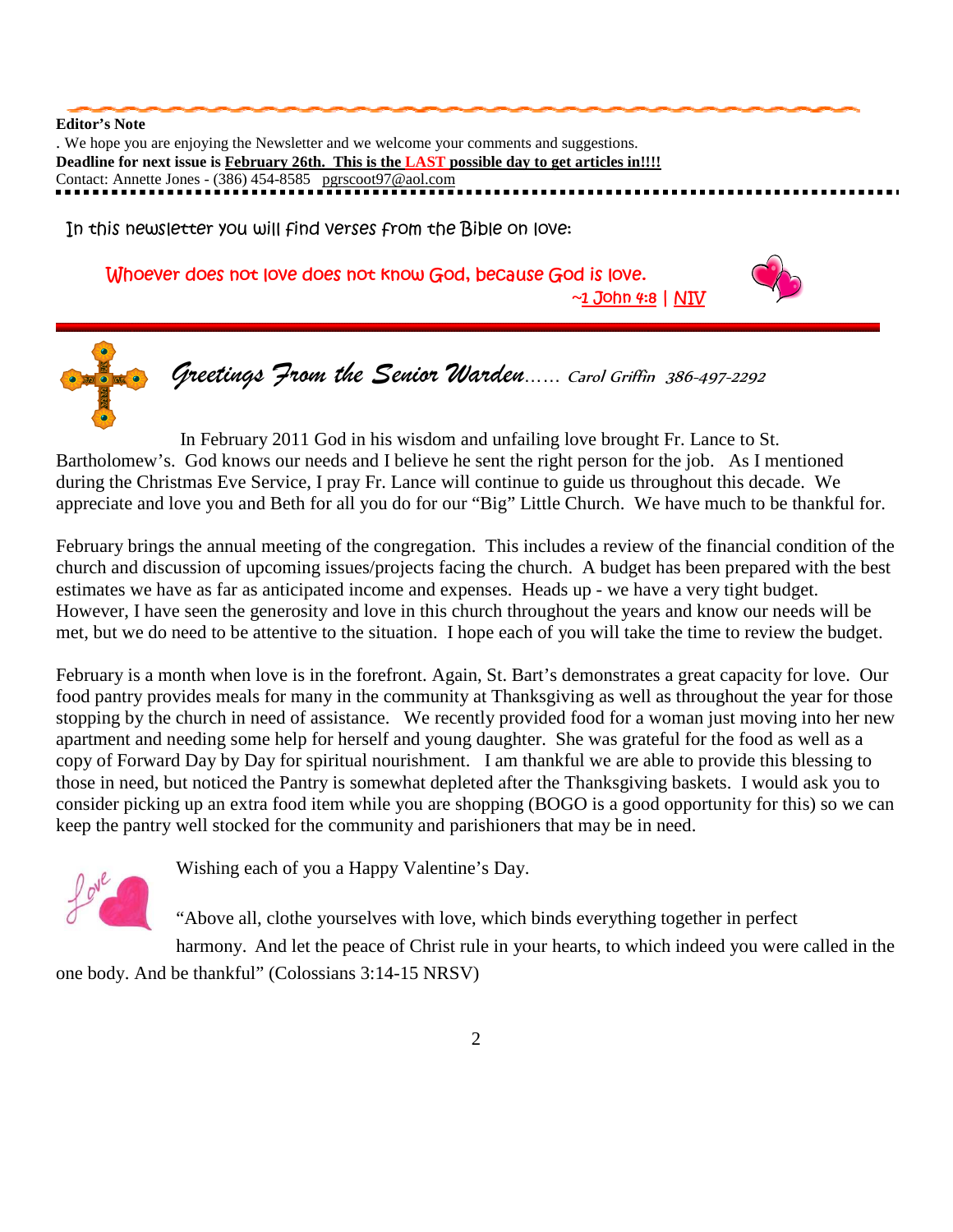



## Sunday School Teaching Schedule for 10am Services:

| Feb. $2^{nd}$ :         | No Sunday School<br>- DOK installation | Feb. $9th$ :            | <b>Ben</b><br>Sheryl     |
|-------------------------|----------------------------------------|-------------------------|--------------------------|
| Feb. $16^{\text{th}}$ : | Cherie<br>Sam                          | Feb. $23^{\text{rd}}$ : | <b>Betty</b><br>Cornelia |

## Upcoming Children & Youth Events:

- $\sim$  Wed. Feb. 5<sup>th</sup> at 7pm: Youth Group Meeting
- $\sim$  Wed. Feb. 12<sup>th</sup> at 7pm: Youth Group Meeting
- $\sim$  Wed. Feb. 19<sup>th</sup> at 7pm: Youth Group Meeting
- $\sim$  Wed. Feb. 26<sup>th</sup>: Ash Wednesday Service



Some of our youth chose a COLD DAY to take a hike in San Felasco! **Brrrrr!**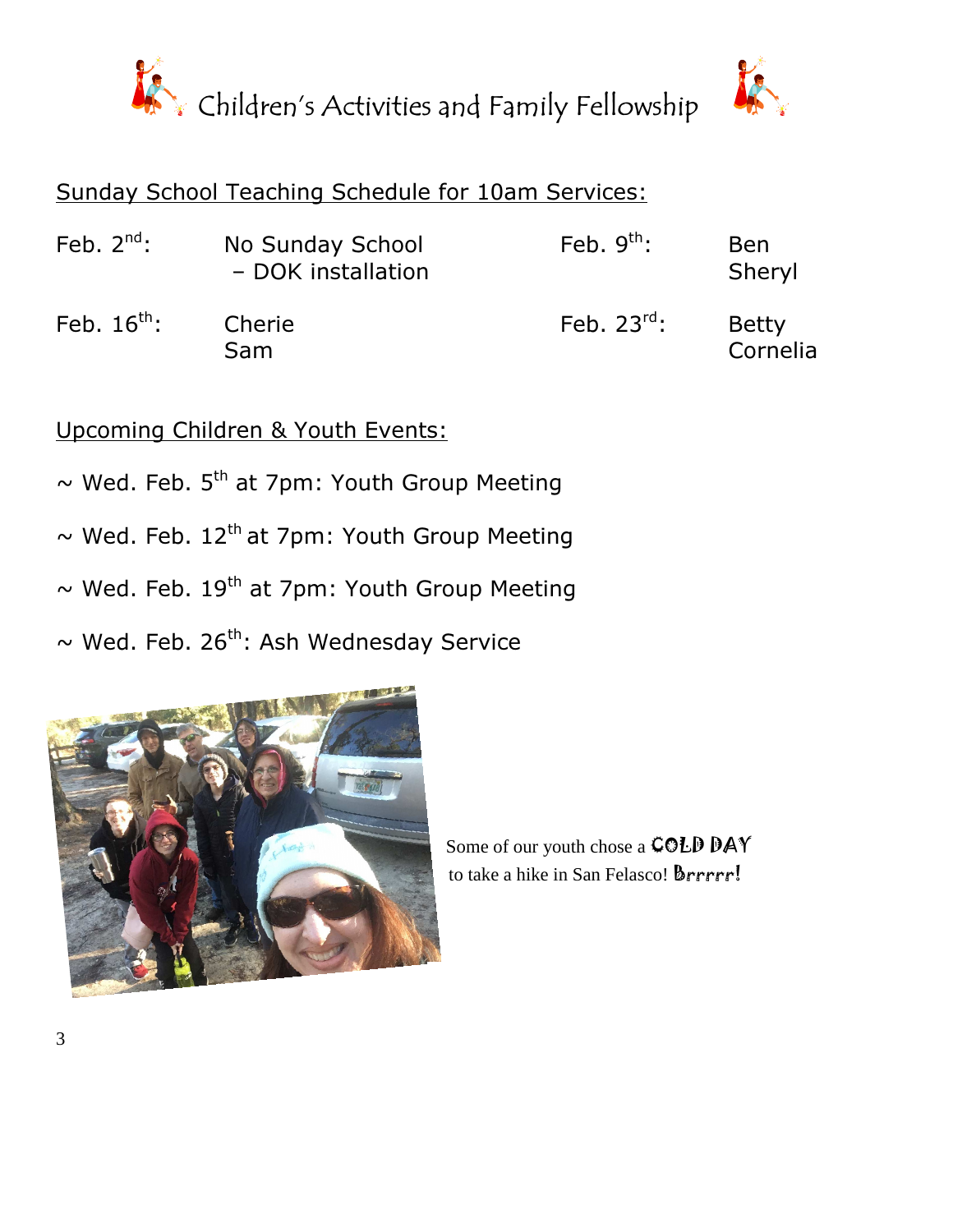



 9 – Dawn Fifer Curt Tibbits

- 11 -- Calvin Hencin
- 16 Annette Jones

Tebruary Birthdays **The Hermit Conversaries** in February



Feb 1 – Seth Diepersloot 9 – Jim & Peggy Addington 7 – Ben Hill 23 – Debra and Mike Wright

Congratulations to Each of YOU! If your name does not appear here, please contact your editor (Annette) to have it added for next time.

 *I love the Lord, for he heard my voice; he heard my cry for mercy. Because he turned his ear to me, I will call on him as long as I live.* 

~Psalm 116:1-2 | NIV

| Chalíce Bearers - February | Lay Readers-February    |
|----------------------------|-------------------------|
| $2/2$ – Annette            | $2/2$ – Samantha Shiver |
| $2/9$ - Gregg              | 2/9 - Debra Wríght      |
| 2/16-Margret               | 2/16 - Cherie Harris    |
| $2/23$ Cherie              | 2/23 - Alex Matísco     |

*This is love: not that we loved God, but that he loved us and sent his Son as an atoning sacrifice for our sins.* ~*1 John 4:10 | NIV* 

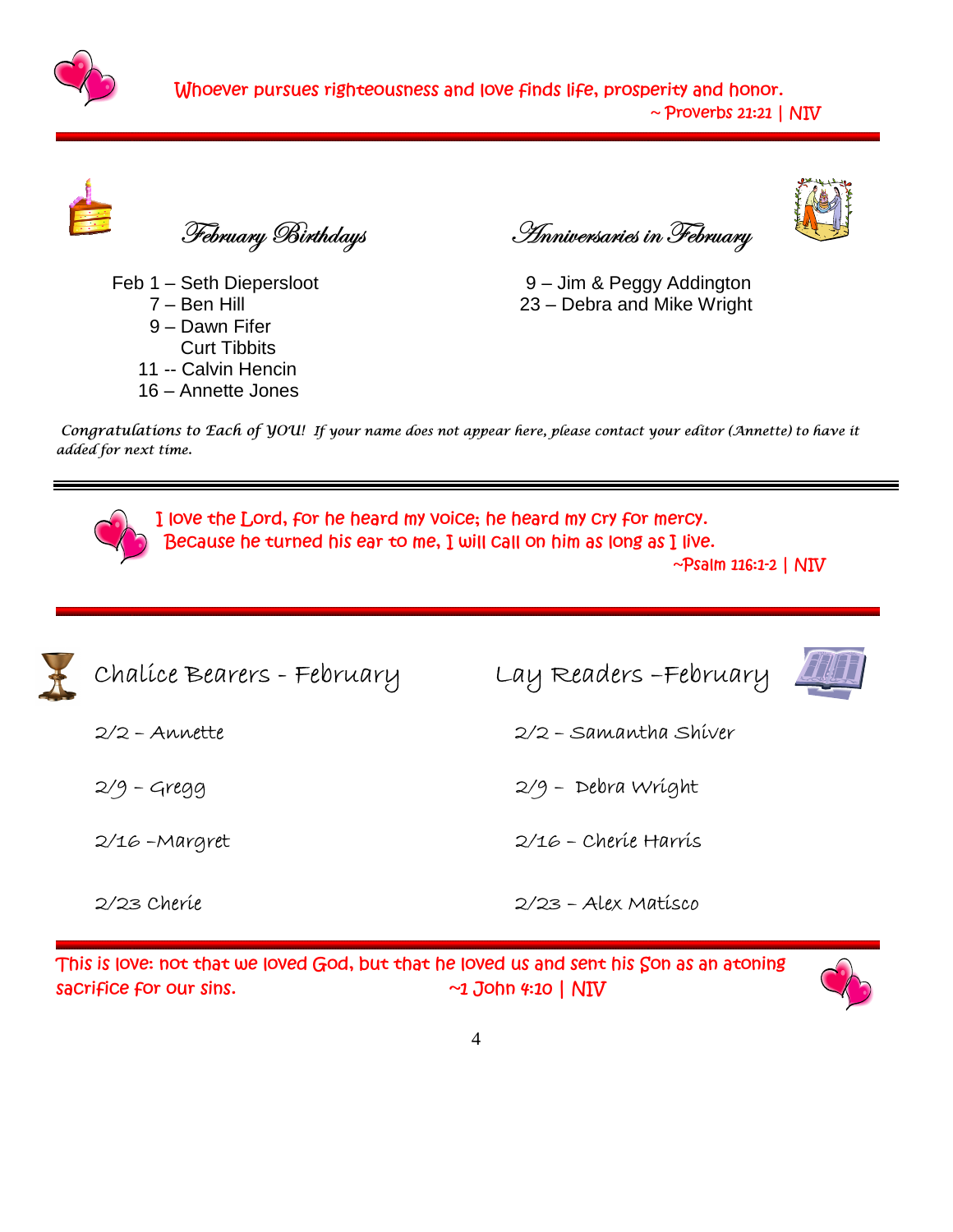The Annual Convention of the Diocese of Florida was held the weekend of January 24-25,



led by our Bishop John Howard (accompanied by his trusted canine companion.)



 Our delegates from St. Bartholomew's were Neil and Sue Boyle.

### $\mathfrak{so}$ Lessons for February QRQ

February 2nd: Malachi 3:1-4; Psalm 84; Hebrews 2:14-18; Luke 2:22-40 9th: Isaiah 58:1-9a, (9b-12); Psalm 112:1-9 (10); 1 Corinthians 2:1-9; Mathew 3:13-20 16th: Deuteronomy 30:15-20; Psalm 119:1-8; 1 Corinthians 3:1-9; Matthew 5:21-37 23rd: Exodus 24:12-18; Psalm 2; 2 Peter 1:16-21; Matthew17:1-9 26th: Ash Wednesday: Joel 2:1-2, 12-17; Psalm 103; 2 Corinthians 5:20b-6:10; Matthew 6:1-6, 16-21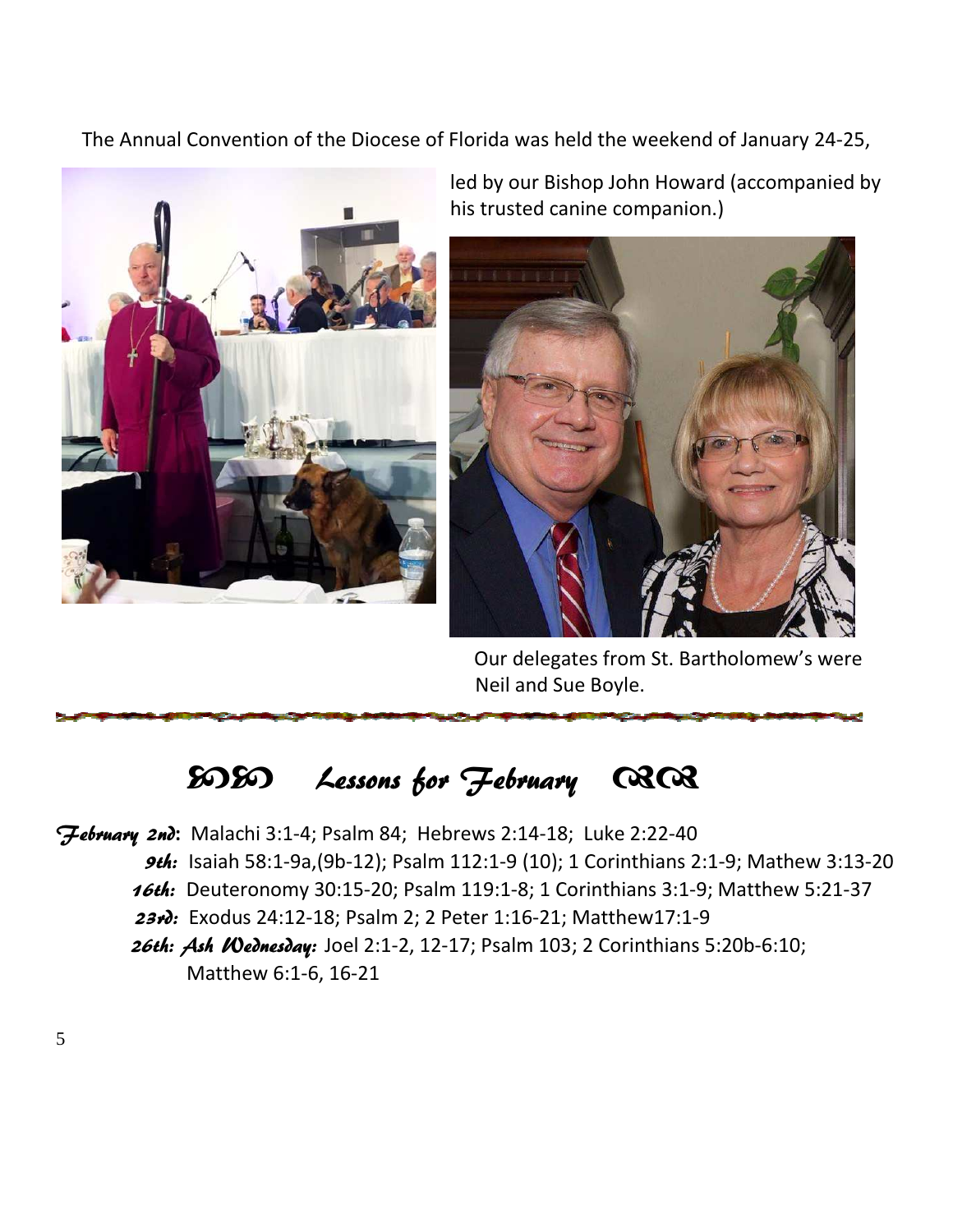Love the Lord your God with all your heart and with all your soul and with all your mind and with all your strength. The same second with all your strength.





 **According to Sunday's sermon (Jan. 26), good fishermen, by diligence and persistence, return to fishing again although they did not catch anything the first time. Plus, they get creative trying different**  bait, different locations, different strategies. They are determined. They don't give up. **Personal epiphany from the sermon:** *Those are the type of fishermen Jesus chose***. This is the type of people God wants us to be.** 

 **The sermon was packed full of tasty fish-bits, and I'd like to share how it hit home with me. "Comfortable Agony" was the title of a sermon I heard many, many years ago. Comfortable agony was described in the sermon as a style of living opposite that of the fisherman style. Agony is when we continue in the unproductive ways we are used to because we've been there for so long and don't know how else to be. Even if what we're doing is not working well for us, we stay stuck in the same old habit, keeping the same dangerous company, or whatever is ailing us. Our reasoning might be we have "always done it that way". We might become afraid to change. Perhaps we lose the drive to try fishing in another location, maybe too lazy to change the bait. We might fear losing the little we have. We start thinking in a defeated manner. We hibernate into a mere existence. We give up. Maybe you've heard statements like these: "If we're not moving forward, we're moving backward." "Can't straddle the fence; either you're cold or hot." "One step forward, two steps back."** 

 **I've been guilty of gardening comfortable agony style. For years I tried the same poor garden spot and got the same pathetic and dwarfed plants. The same rabbits and deer ate the same plants. The same toomuch-shade, not-enough-sun syndrome plagued my garden. Yet, I found myself returning season after season and doing the same thing. Why? (Yes, I learn slowly.)** 

**Finally, I started learning bits and pieces. I risked making some changes. I changed location to a sunnier spot. I started noticing what the deer ate versus what they didn't like. I've learned to grow what the deer don't like. (Smart, eh?) Plants that stink work well. Plants with prickly stems and leaves. Bitter-tasting plants. Fertilizer. Fertilizer stinks. Stink might keep a fisherman out of the house (Fr. Lances' fisherman father), but stink works great in the garden. (Incidentally, I once tried burying a fish under every plant—Indian style—but the raccoons came and dug up all the fish.)** 

**Maybe you've heard: "Throw your net on the other side of the boat." "No pain, no gain." "A bend in the road is not the end of the road unless you fail to make the turn", "take the first step, and God will take the next two".** 

 **Unknowingly, I was applying fisherman principles to the garden. Biblical principles hold true for anything in life. Anything. Jesus wants us to "be strong and of good courage", "try and try again", "keep on keeping on". Too simple, sometimes.**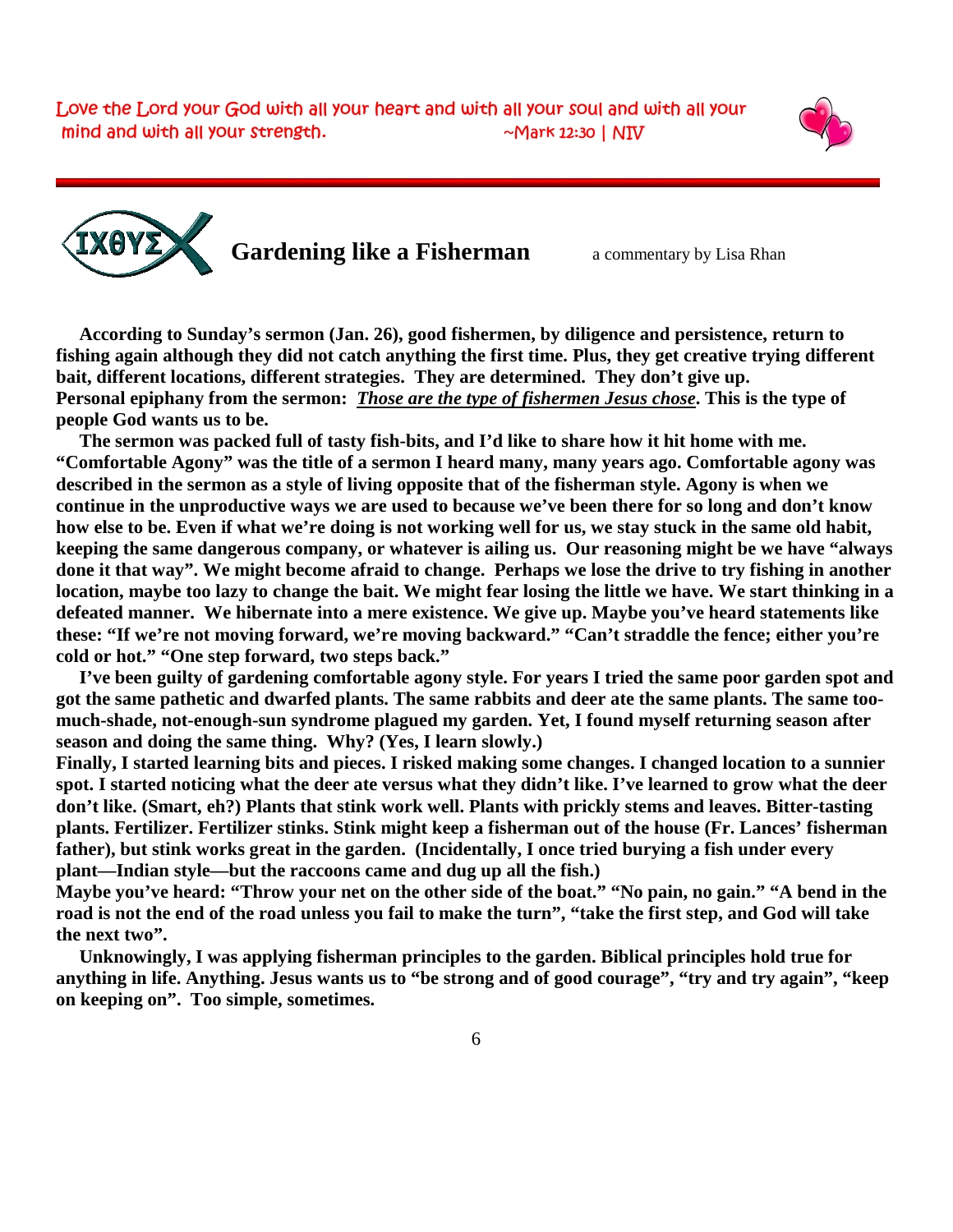

Hostess List for February



Feb 2 – Pot Luck Feb 9 – Cornelia/ Ruthann

Feb 16 – Betty/ Lisa Feb 23– Carol/ Susan

*Note: If you would like to volunteer to provide a light snack and drink, please contact Cornelia Swann 386-454-3505.*



Moving our services to the Parish Hall during cold weather takes many hands and much effort. A group of our St. Bart's "angels" were largely responsible for this smooth transition. They used their "wings" to bring over the hymnals and prayer books, set up the chairs and ready the room for the services. They even took down the Christmas decorations and put them away while they were at it!

Our Angels without Wings for this month are….

Our Youth Group

 *Love is patient, love is kind. It does not envy, it does not boast, it is not proud. It does not dishonor others, it is not self-seeking, it is not easily angered, it keeps no record of wrongs.* ~1 Corinthians 13:4-5 | NIV